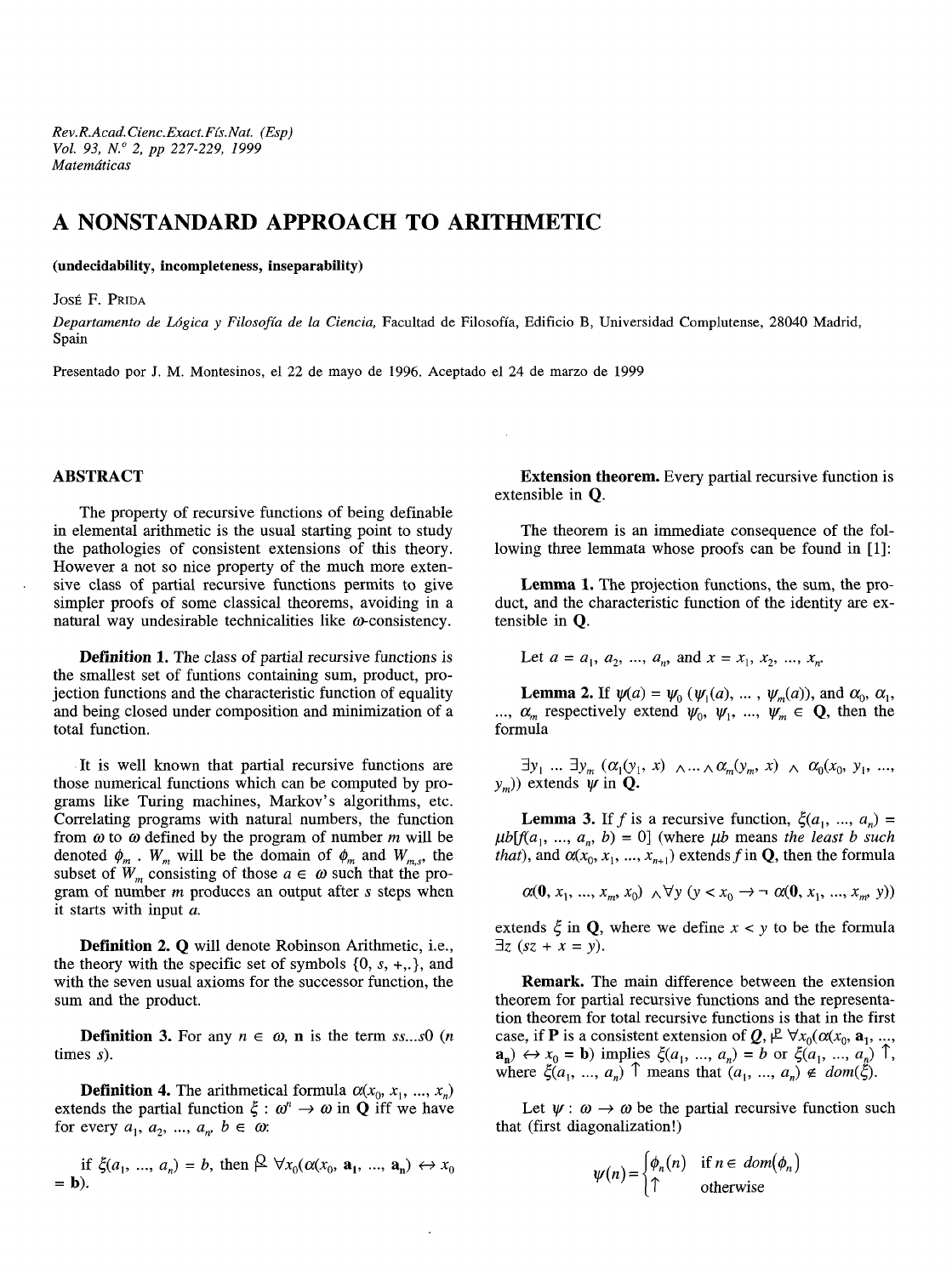It follows from the extension theorem:

**Corollary 1.** There is an arithmetical formula  $\alpha(x_0, x_1)$ such that for every consistent extension  $P$  of  $Q$  verifies:

If 
$$
\psi(a) = b
$$
, then  $\mathcal{P} \ \forall \ x_0(\alpha(x_0, \mathbf{a}) \leftrightarrow x_0 = \mathbf{b})$ .

**Incompleteness theorem** (Godei 1931, Rosser 1936). There is no consistent, axiomatizable and complete extension of Q.

**Proof.** Let P be a consistent, axiomatizable extension of **Q**,  $\psi$  and  $\alpha(x_0, x_1)$  denote the partial recursive function and the formula defined in Corollary 1.,  $\gamma$  denote the Gödel's number of the formula  $\gamma$ ,  $D = \{ \alpha : \alpha \in P \}$  and  $R = \{ [\alpha] : \neg \alpha \in \mathbf{P} \}.$  Then let *r* the natural number such that

$$
\phi_r(n) = \begin{cases} 1 & \text{if } \tau \alpha(\mathbf{0}, n) \in D \\ 0 & \text{if } \tau \alpha(\mathbf{0}, n) \in R \\ \tau & \text{otherwise.} \end{cases}
$$

Then we have (second diagonalization!),

$$
\begin{array}{rcl}\n\mathbf{P} & \alpha(\mathbf{0}, \mathbf{r}) \implies \ulcorner \alpha(\mathbf{0}, \mathbf{r}) \urcorner \in D \\
& \Rightarrow \phi_r(r) = 1 \\
& \Rightarrow \psi(r) = 1 \\
& \Rightarrow \mathbf{P} \quad \forall x_0(\alpha(x_0, \mathbf{r}) \leftrightarrow x_0 = 1) \\
& \Rightarrow \mathbf{P} \neg \alpha(\mathbf{0}, \mathbf{r}).\n\end{array}
$$

On the other hand

$$
\begin{aligned}\n\mathbb{P} &\rightarrow \alpha(0, \mathbf{r}) \Rightarrow \ulcorner \alpha(0, \mathbf{r}) \urcorner \in R \\
&\Rightarrow \phi_r(r) = 0 \\
&\Rightarrow \psi(r) = 0 \\
&\Rightarrow \mathbb{P} \quad \forall x_0(\alpha(x_0, r) \leftrightarrow x_0 = 0) \\
&\Rightarrow \mathbb{P} \quad \alpha(0, \mathbf{r}).\n\end{aligned}
$$

Therefore, it follows from the consistency of P that neither  $\alpha(0, r)$  nor  $\neg \alpha(0, r)$  are theorems of **P**.

**Corollary 2.** The theory  $Th(\mathcal{K})$  of the structure  $\mathcal{K} =$  $(\omega, 0, s, +,.)$  is not axiomatizable and undecidable.

**Proof.**  $Th(\mathcal{N})$  is a consistent and complete extension of Q, and decidable implies axiomatizable.

**Undecidability theorem** (Church, 1936). There is no consistent and decidable extension of Q.

**Proof.** Let P be a consistent extension of Q, and let *D* and *R* be as in the proof of the incompleteness theorem. We prove that there is no recursive set M such that  $D \subset M$ and  $R \subset \overline{M}$ .

Indeed, if such M exists let  $\psi$  and  $\alpha(x_0, x_1)$  the partial recursive function and the formula defined in Corollary 1., and let *s* denote the natural number such that

$$
\phi_s(n) = \begin{cases} 1 & \text{if } \ulcorner \alpha(\mathbf{0}, n) \urcorner \in M \\ 0 & \text{if } \ulcorner \alpha(\mathbf{0}, n) \urcorner \notin M. \end{cases}
$$

Then we have (second diagonalization!),

$$
\begin{aligned}\n\mathcal{C}(\mathbf{0}, \, \mathbf{s})^{\top} &\in M &\Rightarrow \phi_s(s) = 1 \\
&\Rightarrow \psi(s) = 1 \\
&\Rightarrow \mathcal{F} \ \forall x_0(\alpha(x_0, \, \mathbf{s}) \leftrightarrow x_0 = 1) \\
&\Rightarrow \mathcal{F} \neg \ \alpha(\mathbf{0}, \, \mathbf{s}) \\
&\Rightarrow \ulcorner \alpha(\mathbf{0}, \, \mathbf{s})^{\top} \in R \subset \overline{M}.\n\end{aligned}
$$

On the other hand

$$
\begin{aligned}\n\mathcal{L}(\mathbf{0}, \, \mathbf{s})^{\top} \notin M &\implies \phi_s(s) = 0 \\
&\implies \psi(s) = 0 \\
&\implies \mathcal{V}(\alpha(x_0, \, \mathbf{s}) \leftrightarrow x_0 = 0) \\
&\implies \mathcal{V}(\alpha(\mathbf{0}, \, \mathbf{s})) \\
&\implies \mathcal{V}(\mathbf{0}, \, \mathbf{s})^{\top} \in D \subset M.\n\end{aligned}
$$

Therefore we have:

 $\lceil \alpha(0, s) \rceil \in M$  iff  $\lceil \alpha(0, s) \rceil \notin M$ , a contradiction.

Both Rosser's and Church's theorems are an immediate consequence of a much stronger inseparability result.

**Definition 5.** Two disjoint sets  $A, B \subset \omega$  are recursively inseparable if there is no recursive set C such that  $A \subset$ *C* and  $B \subset \overline{C}$ .

For every pair of disjoint sets *A, B,* the following propositions are equivalent:

[a] *A* and *B* are recursively inseparable.

 $[\mathbf{b}]$   $\neg \exists x \exists y \ (A \subset W_x \& B \subset W_y \& W_x \cap W_y = 0 \& \exists x \in W_x \& B \subset W_y \& W_x \cap W_y = 0$  $W_r \cup W_v = \omega$ 

 $[e]$   $\forall x \forall y \ ((A \subset W_x \& B \subset W_y \& W_x \cap W_y = 0) \rightarrow$  $\exists z(z \in \overline{W}_r \cap \overline{W}_v)$ 

[d]  $\exists F \forall x \forall y ((A \subset W_x \& B \subset W_y \& W_x \cap W_y = 0)$  $\rightarrow$  *F(x, y)*  $\in \overline{W}_x \cap \overline{W}_y$ )

(axiom of choice!).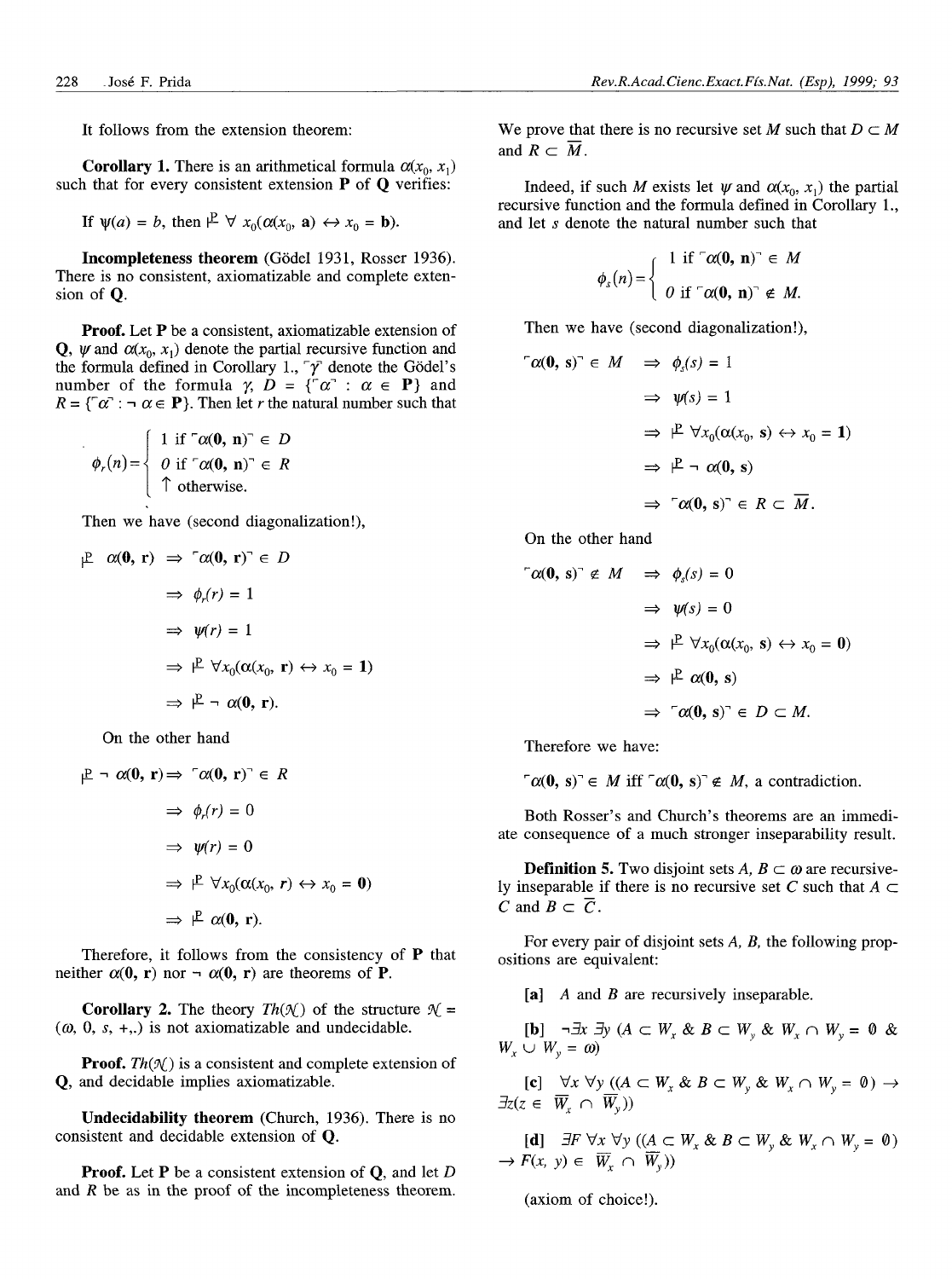The equivalence between [a] and [d] justifies the following

**Definition 6.** Two disjoint sets  $A, B \subset \omega$  are effectively inseparable if there is a recursive function  $f$  verifying

 $\forall x \ \forall y \ ((A \subset W_x \ \& \ B \subset W_y \ \& \ W_x \cap W_y = 0) \rightarrow$  $f(x, y) \in \overline{W}_x \cap \overline{W}_y$ .

**Inseparability theorem.** For every consistent and axiomatizable extension **P** of **Q** the sets  $D = \{ \ulcorner \alpha \urcorner : \alpha \in \mathbf{P} \}$ and  $R = \{\neg \alpha : \neg \alpha \in \mathbf{P}\}\$  are effectively inseparable.

**Proof.** Let  $\psi$  and  $\alpha(x_0, x_1)$  be the partial recursive function and the formula defined in Corollary 1 and let  $f$  be the recursive function defined by the identity  $f(a) = \int a(0, a)$ . By the recursion theorem there is a recursive function *h* such that

$$
\phi_{h(a,b)}(n) = \begin{cases}\n0 & \text{if } \exists s \big( fh(a,b) \in W_{b,s} - W_{a,s} \big) \\
1 & \text{if } \exists s \big( fh(a,b) \in W_{a,s} - W_{b,s} \big) \\
\uparrow & \text{otherwise.} \n\end{cases}
$$

It is clear that  $fh$  is the inseparability function of  $D$  and *R,* because if

$$
D\subset W_a, R\subset W_b \text{ and } W_a\cap W_b=\emptyset
$$

then

$$
fh(a, b) \ \overline{W}_a \cap \overline{W}_b.
$$

Indeed

$$
fh(a, b) \in W_a \implies \phi_{h(a, b)}(h(a, b)) = 1
$$
  
\n
$$
\implies \psi(h(a, b)) = 1
$$
  
\n
$$
\implies \mu \quad \forall x_0(\alpha(x_0, \mathbf{h(a, b)}) \leftrightarrow x_0 = 1)
$$
  
\n
$$
\implies \mu \land \alpha(\mathbf{0}, \mathbf{h(a, b)})
$$
  
\n
$$
\implies \neg \alpha(\mathbf{0}, \mathbf{h(a, b)}) = fh(a, b) \in R \subset W_b \subset \overline{W_a},
$$

a contradiction.

Similarly

$$
fh(a, b) \in W_b \implies \phi_{h(a,b)}(h(a, b)) = 0
$$
  
\n
$$
\implies \psi(h(a, b)) = 0
$$
  
\n
$$
\implies \mathbb{P} \ \forall x_0(\alpha(x_0, \mathbf{h(a, b)}) \leftrightarrow x_0 = 0)
$$
  
\n
$$
\implies \mathbb{P} \ \alpha(\mathbf{0}, \mathbf{h(a, b)})
$$
  
\n
$$
\implies \neg(\alpha(\mathbf{0}, \mathbf{h(a, b)})^{\neg} = fh(a, b) \in D \subset W_a \subset \overline{W_b},
$$

a contradiction.

**Corollary 3** (Church). No consistent extension of Q is decidable. The proof is obvious.

**Corollary 4** (Rosser). No consistent, axiomatizable extension  $P$  of  $Q$  is complete.

**Proof.** Let *D, R, f, h* be as in the proof of the inseparability theorem. If *L* is the set of all arithmetical closed formulae, and we define *G, a,* and *b* by the identities

$$
G = \{ ^\neg \alpha^\neg : \alpha \in L \},
$$
  
\n
$$
W_a = D,
$$
  
\n
$$
W_b = R \cup \overline{G},
$$

it is obvious that

$$
D \subset W_a, R \subset W_b \text{ and } W_a \cap W_b = \emptyset
$$

and hence

$$
fh(a, b) \in \overline{W}_a \cap \overline{W}_b = G \cap \overline{D} \cap \overline{R}.
$$

 $fh(a, b) \in G$  means that there exists a formula  $\alpha$  such that  $\alpha^r = fh(a, b)$ . And it follows from  $fh(a, b) \in \overline{D} \cap \overline{R}$ that  $\alpha \notin P$  and  $\neg \alpha \notin P$ .

## **REFERENCES**

1. Boolos, George S. & Jeffrey, Richard C. (1989) *Computability and* Logic, Third edition, Cambridge University Press, Cambridge.